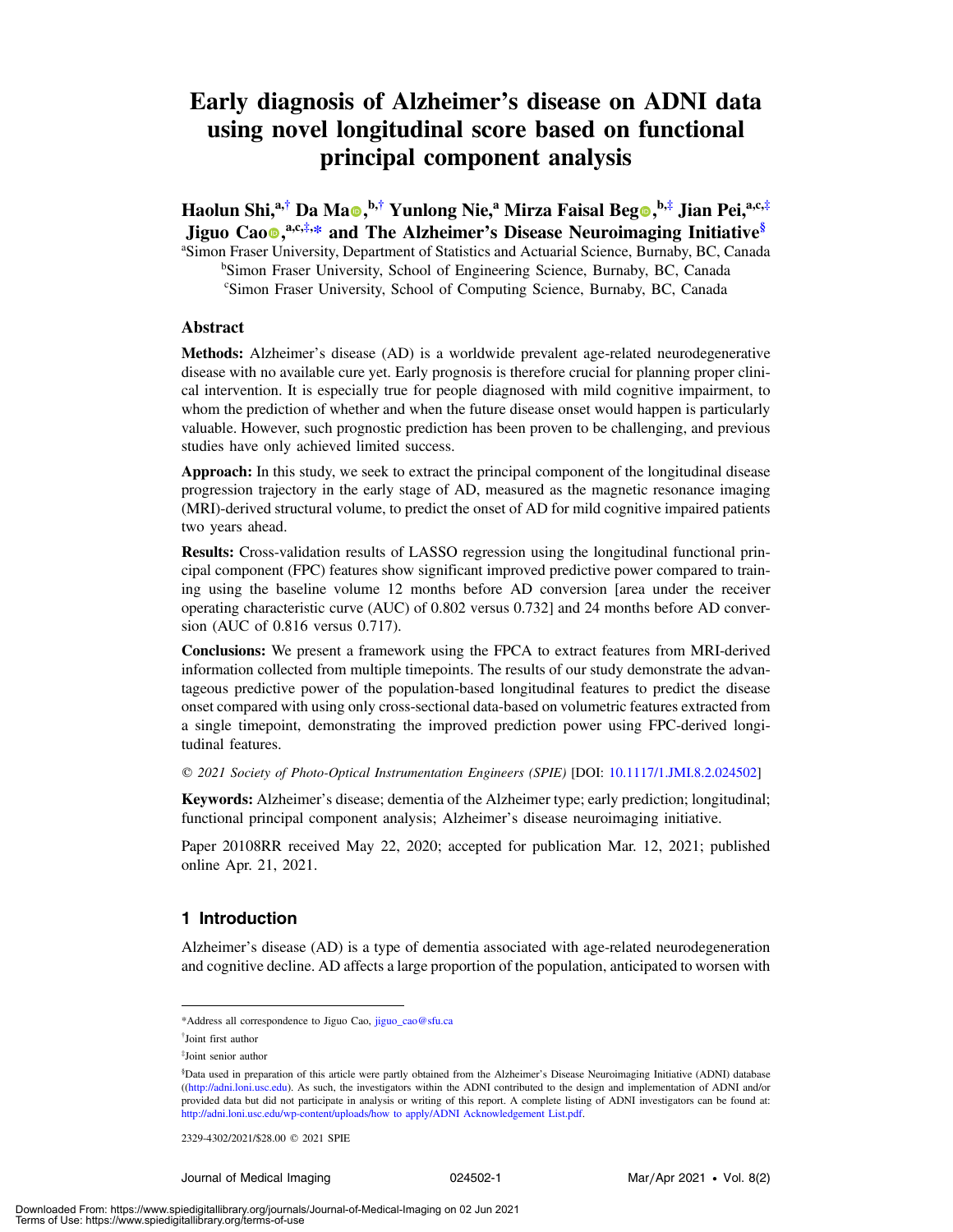increasing societal longevity. Predicting AD onset at an early stage is important for improving patients care and developing therapeutic interventions. Medical imaging techniques, such as magnetic resonance imaging (MRI) and fluorodeoxyglucose positron emission tomography (PET), have been playing a crucial role in the diagnosis of AD before the manifest of clinical symptoms.<sup>[1](#page-13-0)</sup>

Depending on the severity of the symptom, the diagnoses of AD are categorized into three stages: cognitive normal (CN), mild cognitive impairment (MCI), and finally being diagnosed as AD. Subjects diagnosed as MCI are regarded as the at-risk group, and the prediction of their disease onset is important for planning of the patient care, early intervention, and potential treatment.<sup>[2](#page-13-1)</sup> Studies have been conducted to predict disease onset for MCI patients based on brain structure volume features such as temporal lobe atrophy,<sup>[3](#page-13-2)</sup> corpus callosum atrophy,<sup>[4](#page-13-3)</sup> and hippo-campus subfield volume.<sup>[5](#page-13-4)</sup> In addition to brain structure volume features, other MRI-based im-aging features have also been studied as early biomarkers of AD, such as hippocampal texture<sup>[6](#page-13-5)</sup> and gray/white matter contrast difference.<sup>[7](#page-13-6)</sup> Coupé et al.<sup>[8](#page-13-7)</sup> introduced an MRI-based hippocampal grading score based on patch-based image similarity comparison between test images and training templates to predict AD onset seven years before the conversion. Furthermore, an increasing number of recent studies has achieved improvement in compute-aided AD diagnosis through the extraction of multi-dimensional imaging-based features using statistical or machine-learning approaches. $9-13$  $9-13$  $9-13$  However, most of the previous studies in the literature only use single timepoint images to predict the onset of AD. However, the pathological progression of AD is a longitudinal process, which has been analogous to an accelerated aging process with structural change.<sup>[14](#page-13-10)</sup> Therefore, temporal features, which are missing in the single timepoint analysis, consist of a critical source of information to be taken into account.

Studies have attempted to take advantage of the information embedded in the longitudinal pathological progression as revealed in the images, e.g., the volume changes over time of ADspecific structures, such as the hippocampal atrophy, and the ventricle expansion. Zhang and Shen<sup>[15](#page-13-11)</sup> proposed to use multi-modal image (MRI + PET) and longitudinal data from multiple timepoints using a sparse linear model for feature selection. Several studies have been proposed to capture the temporal changes through longitudinal image registration. Fiot et al.<sup>[16](#page-13-12)</sup> introduced a classifier for MCI converters versus non-converters based on the logistic loss and spatial regularization of the longitudinal hippocampal deformation between two timepoints. Later on, Lorenzi et al.<sup>[17](#page-13-13)</sup> introduced a longitudinal model of disease-specific morphological age based on the longitudinal deformation from baseline to follow-up scans. More recently, Sun et al.<sup>[18](#page-13-14)</sup> achieved high accuracy in classifying MCI converters against non-converters for up to three years by leveraging the stationary velocity field from the non-rigid registration between the baseline and follow-up images.

Some other studies have proposed to model the longitudinal disease trajectories using linear mixed-effect model, $19-22$  $19-22$  $19-22$  in which case the individualized variations are considered as random effects either toward the intercept or the slope of the longitudinal scan time in the linear model. However, the nature of the linear model in these studies relies on the underlying assumption that the structural change is linear.<sup>[22](#page-13-16)</sup> On the other hand, brain structural atrophy rate is age-dependent, and thus a linear model would be sub-optimal. $^{23}$ 

Current existing longitudinal analysis methods using conventional linear least-squared model or linear mixed model are unable to completely capture the complexity of longitudinal disease progression trajectories, especially under the presence of complicated non-linear trend. Moreover, it is difficult to estimate the change in the longitudinal trajectories when the data are sparsely and irregularly observed or even missing.<sup>[24](#page-14-0)</sup> To characterize the variations in the longitudinal trajectories and to capture its relationship with the MCI-to-AD conversion, we propose to use functional principal component analysis (FPCA) and functional linear regression (FLR) to fit the trajectories and produce prediction using machine learning techniques.

FPCA is a data-driven methodology for detecting the principal direction of variations in longitudinal trajectories and thereby converting the infinite-dimensional curves into lowdimensional vectors. Depending on how the data points are sampled from the curves, various methods for conducting FPCA have been proposed.<sup>25–[27](#page-14-2)</sup> Of particular interest is the case where the data are sparsely sampled, as it relates directly to our application. For such sparse and irregular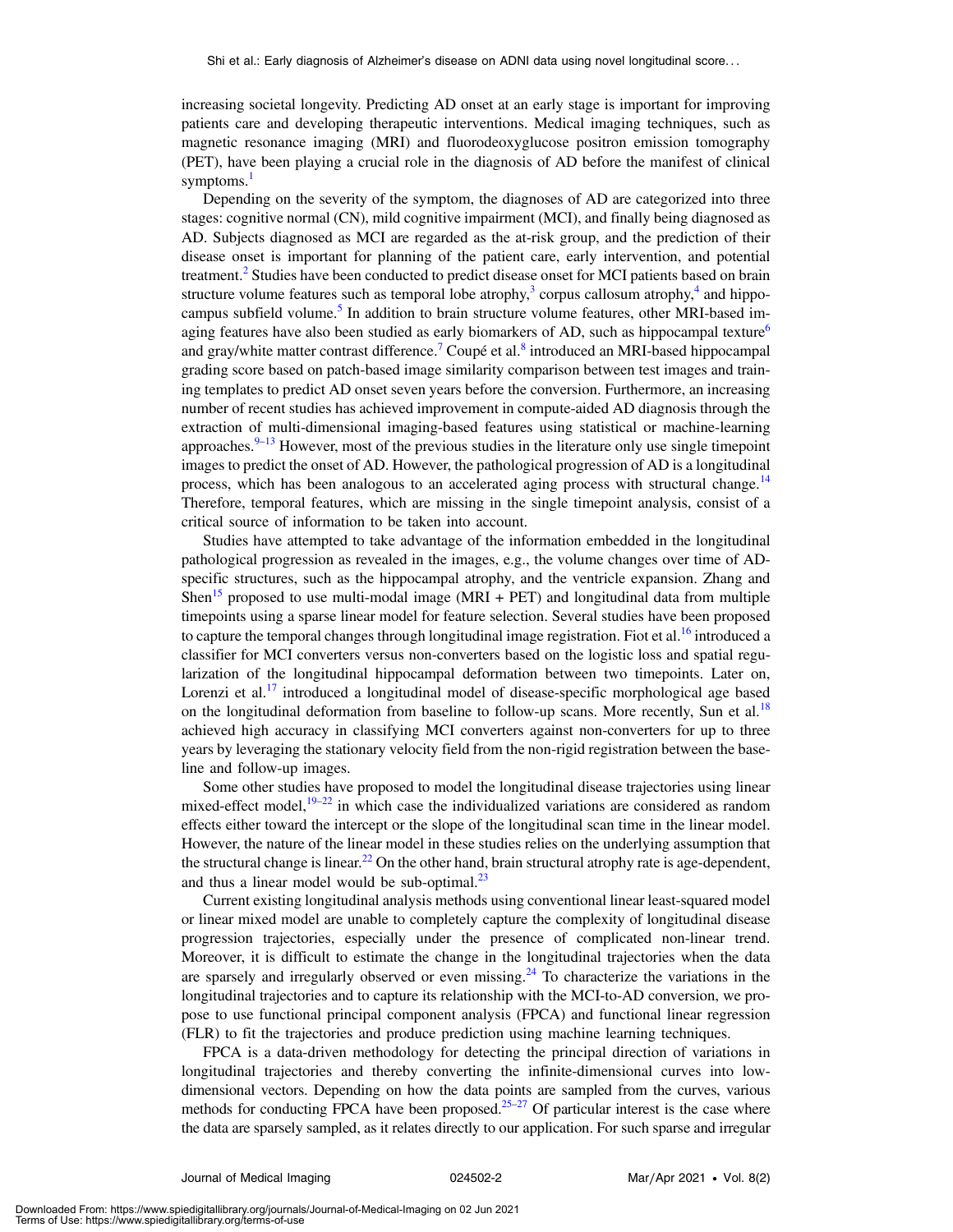longitudinal data, Yao et al.<sup>28</sup> proposed the principal analysis by conditional expectation, and Hall et al.<sup>29</sup> established its mathematical validity in terms of asymptotical statistical properties.

When a random process is sampled at multiple timepoints, the data can be viewed as a function of time and are generally referred to as the functional data. FLR is a novel regression framework for handling functional predictors. It can be used to model the relationship between the response and the functional covariates and to predict a scalar response from the observed data. Theoretical properties of FLR have been well established in the literature. Yao et al.<sup>[30](#page-14-5)</sup> studied FLR for sparse data and proposed a flexible method for prediction based on FPCA. Gertheiss et al.<sup>[31](#page-14-6)</sup> developed a new type of functional regression model by extending the classical functional regression to accommodate variation in subject-specific trends. A systematic review of FLR can be found in Morris. $32$ 

In this paper, the FPCA is used for extracting the main sources of variations of the longitudinal disease progression trajectories, and the FLR is used for predicting the AD. The FPCA allows us to summarize the information in the nonlinear longitudinal trajectories into a few simplistic FPC scores. These FPC scores enable us to build functional regression models and can be used as pathological-progression related features to apply machine learning methods for predicting the AD. We evaluated the application by measuring the accuracy of predicting the disease onset one and two years in advance.

#### 2 Methods

# 2.1 Experimental Data and Data Preparation

A total of 7656 T1-weighted MPRAGE brain MRI images were obtained from the Alzheimer's Disease Neuroimaging Initiative (ADNI) database,<sup>[33](#page-14-8)[,34](#page-14-9),[34](#page-14-9)–[37](#page-14-10)</sup> which contains longitudinally scanned images from 1727 subjects. The subjects' demographic information, along with the diagnoses at all the scanning timepoints were provided in the ADNI database.<sup>[37](#page-14-10)</sup> Each patient was diagnosed as one of the three categories: CN, MCI, or AD. Each subject's brain structural volumes were measured around every six months in the first two years and subsequently every 12 months until the end of their follow-up periods.

#### 2.1.1 FreeSurfer structure segmentation and volume extraction

The brain MRI was segmented into 87 laterally separated anatomical structures using FreeSurfer processing framework (version  $5.3$ )<sup>[38](#page-14-11)</sup> following the pipeline of: (1) affine registration to the MNI205 probability atlas; (2) B1 bias field correction; (3) non-rigid registration to correct for the local morphological variance; (4) expectation-maximization-based structural labeling and parcellation.<sup>[39](#page-14-12),[40](#page-14-13)</sup> A total of five AD-related regions of interest (ROI), i.e., hippocampus, lateral ventricle, amygdala, entorhinal, and parahippocampal, were included in the study.

Under the functional regression model framework, longitudinal trajectories of biomarker measurements within the first 24 months are used for constructing the functional predictors. Binary outcomes of whether the diagnosed status of the individual converts from MCI to AD as at month 36 (one-year-ahead prediction) and month 48 (two-year-ahead prediction) are used as the dependent variables in the functional regression model, respectively. It is worth noting that the actual time of follow-up and diagnosis is not exactly 24/36/48 months and may differ by the nominal time by a few days. For more accurate modeling, the actual time of diagnosis rather than the nominal one is used in our analysis.

#### 2.1.2 Data harmonization

The general linear model (GLM) is used to correct for the residual effects of field strength, sex, and total intracranial volume  $(TIV).<sup>41</sup>$  $(TIV).<sup>41</sup>$  $(TIV).<sup>41</sup>$  We use the field strength, sex, and TIV as predictors, and fit the GLM to the structural volume data on the reference group consisting of subjects diagnosed with CN only, $8,41$  $8,41$  and calculate the standardized residual between the predicted and actual volumes (also known as W-score, defined as  $W_i = (\varepsilon_i - \mu_{\varepsilon_{CN}})/\sigma_{\varepsilon_{CN}}$ ).<sup>[42](#page-14-15)–[44](#page-14-16)</sup> The demographic

Downloaded From: https://www.spiedigitallibrary.org/journals/Journal-of-Medical-Imaging on 02 Jun 2021 Terms of Use: https://www.spiedigitallibrary.org/terms-of-use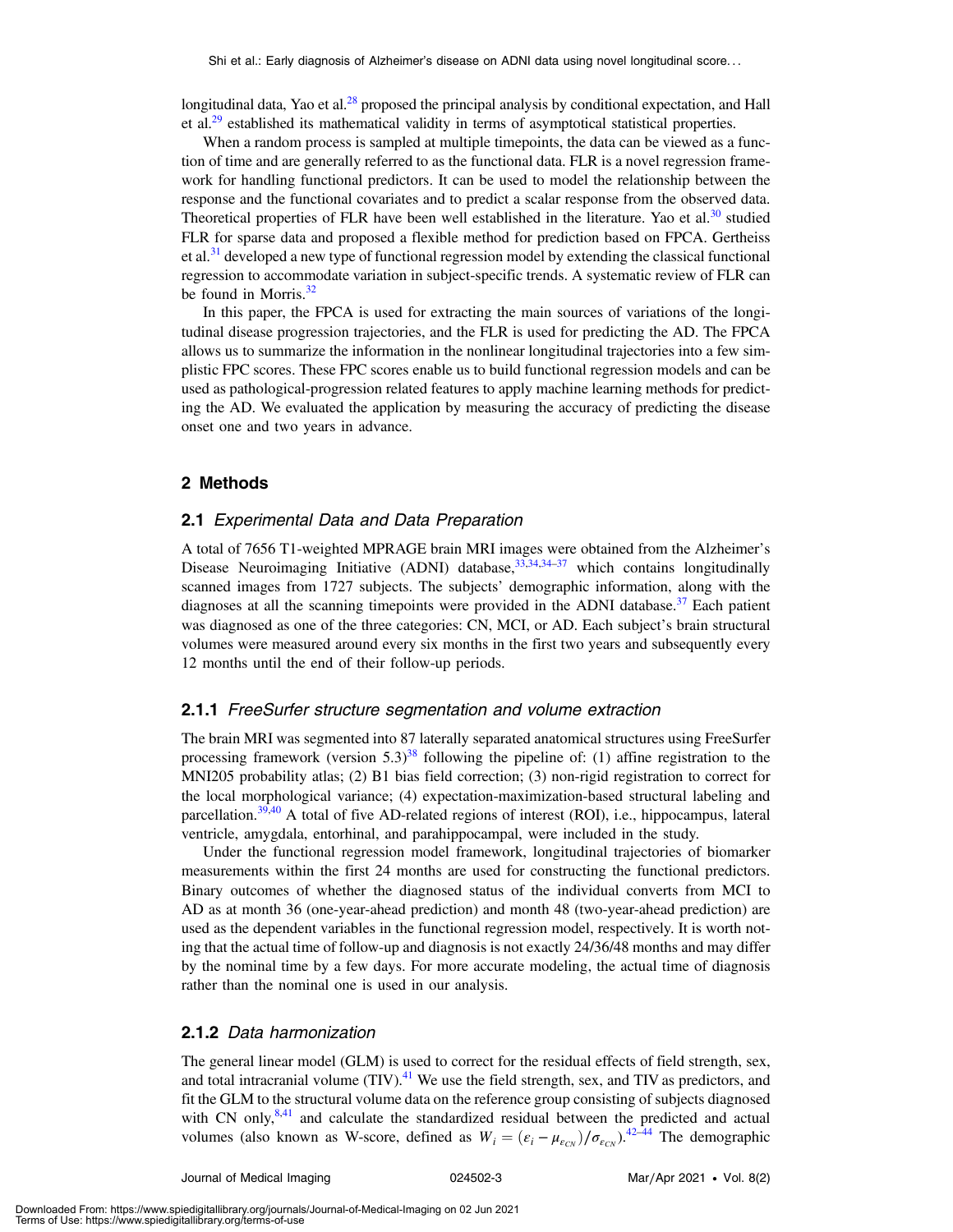<span id="page-3-0"></span>

Fig. 1 Flowchart of the data inclusion for one-year-ahead and two-year-ahead analysis. The number in the parenthesis is the number of subjects of the one-year-ahead and two-year-ahead studies.

information (i.e., age and sex)<sup>[37](#page-14-10)</sup> and the scanner-specific information (i.e., field strength)<sup>[34](#page-14-9)</sup> are obtained from the ADNI database alongside with the T1 image data. The TIV is estimated by the multi-atlas label-fusion method.<sup>[41](#page-14-14)</sup> Volumes of the five brain ROI are subsequently corrected for the joint effects related to age, sex, and TIV using the respective regression models. We refer to the resulting corrected values as "GLM-corrected volumes".

#### 2.1.3 Training data augmentation

The final study subjects are selected based on the following criteria: (1) The initial status of the subjects should be MCI. (2) Subjects should have information at the end of the second and the third year (for one-year-ahead analysis) or the fourth year (for two-year-ahead analysis). (3) Subjects should have more than two-time points. Figure [1](#page-3-0) shows the flowchart of the data inclusion.

ADNI data include longitudinal scans for each individual subject. At the time when this study was conducted, the maximum period between the baseline and follow-up scans was 10 years. We augment the training data using a sliding window of 12 months along an individual's temporal trajectory. For example, consider an individual whose baseline and follow-up scans are collected on 0, 6, 12, 18, 24, 36, and 48 months, and the one-year-ahead prediction (i.e., month 36) given the first 24 months' trajectory (i.e., month 0, 6, 12, 18, and 24) is of interest. We may augment the data by treating month 12 as the starting time point and moving the 12-month sliding window ahead by 12 months, thereby creating an augmented record that is based on the trajectory of month 12, 18, 24, 36, and one-year-ahead prediction on month 48. Table [1](#page-4-0) shows the detailed breakdown of the individuals classified as non-converter  $(MCI \rightarrow MCI)$  and converter  $(MCI \rightarrow AD)$  as at month 24 for one-year-ahead and two-year-ahead predictions.

#### 2.2 Longitudinal Disease Trajectory Feature Extraction

Functional data analysis is a useful tool for analyzing sparse and noisy longitudinal data. In particular, the FPCA is used for extracting the primary mode of variations in the longitudinal trajectories, thereby decomposing the underlying stochastic process into several orthogonal functional components. These uncorrelated components, referred to as the FPC, can be further used as a foundation for functional regression modeling.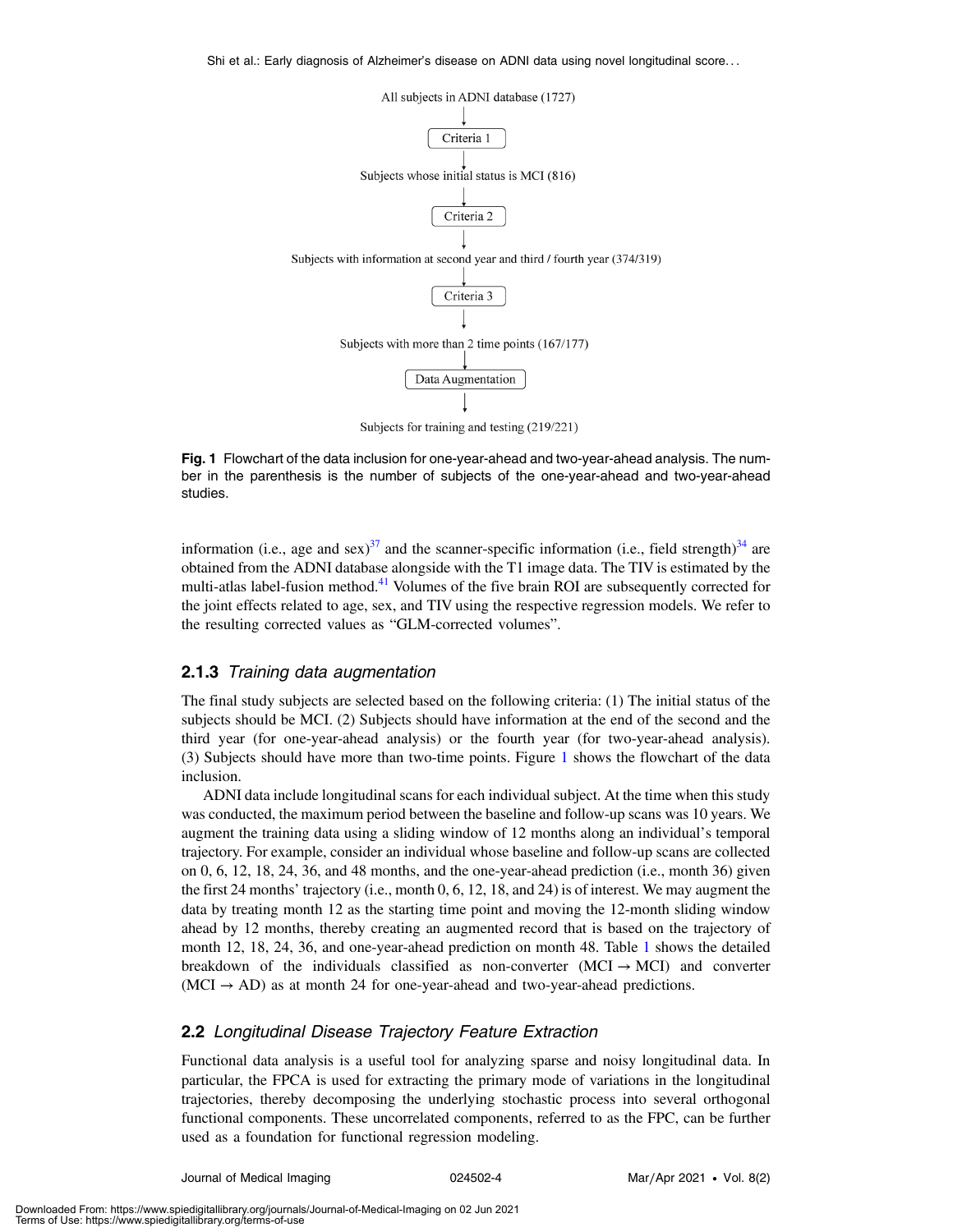| Diagnosed status                      | Number of subjects |                |                |           |  |
|---------------------------------------|--------------------|----------------|----------------|-----------|--|
|                                       |                    | One-year-ahead | Two-year-ahead |           |  |
|                                       | Original           | Augmented      | Original       | Augmented |  |
| Non-converter (MCI $\rightarrow$ MCI) | 146                | 184            | 142            | 174 [t]   |  |
| Converter (MCI $\rightarrow$ AD)      | 21                 | 35             | 35             | 47        |  |
| Total (converter + non-converter)     | 167                | 219            | 177            | 221       |  |

<span id="page-4-0"></span>Table 1 Breakdown of number of subjects in the original and augmented data sets for one-yearahead and two-year-ahead predictions.

# 2.2.1 Functional principal component analysis

We propose to analyze the trajectories of the GLM-corrected volumes within the paradigm of functional data analysis. The first step is to extract the FPCs from each group of volume trajectories. We model the trajectories of a certain brain region as independent realizations from a stochastic process  $X(t)$  and let  $X_i(t)$  denote the trajectory realization of the *i*th subject. Let  $\mu(t) = E(X(t))$  and  $G(s, t) = Cov(X(s) - \mu(s), X(t) - \mu(t))$  denote the mean function and the covariance function, respectively. Based on the Karhunen–Lovève decomposition,  $X_i(t)$  can be expressed as

$$
X_i(t) = \mu(t) + \sum_{k=1}^{\infty} \xi_{ik} \phi_k(t),
$$
\n(1)

where  $\phi_k(t)$  is the k'th eigenfunction, and  $\xi_{ik}$  is the associated FPC score for the *i*'th subject. The eigenfunctions should satisfy

$$
\int_{\mathcal{T}} \phi_k(t) \phi_j(t) = \delta_{kj},
$$

where  $\delta_{ki} = 1$  if  $k = j$  and 0 otherwise.

The FPC score is defined as

$$
\xi_{ik} = \int_{\mathcal{T}} (X_i(t) - \mu(t)) \phi_k(t) \mathrm{d}t. \tag{2}
$$

The magnitude of  $\xi_{ik}$  represents the degree of similarity between the  $X_i(t) - \mu(t)$  and the eigenfunction  $\phi_k(t)$ . The mean and variance of the distribution of  $\xi_{ik}$  are  $E(\xi_{ik}) = 0$  and  $\text{Var}(\xi_{ik}) = \lambda_k$ , where  $\lambda_1 \geq \lambda_2 \geq \ldots \geq 0$ .

By the Mercer's theorem, the covariance function  $G(s, t)$  can be expressed as

$$
G(s,t) = \sum_{k=1}^{\infty} \lambda_k \phi_k(s) \phi_k(t).
$$
 (3)

As it would be unrealistic to estimate an infinite number of eigenfunctions, in reality,  $X_i(t)$  is usually well approximated by retaining only the first  $K$  leading eigenfunctions and the related FPC scores,

$$
X_i(t) = \mu(t) + \sum_{k=1}^{K} \xi_{ik} \phi_k(t).
$$
 (4)

In the case of sparse data with possible measurement error, the eigenfunctions and FPC scores can be obtained by applying the principal components analysis through the conditional expectation (PACE) method.<sup>[28](#page-14-3)</sup> The eigenfunctions and FPC scores under the PACE method are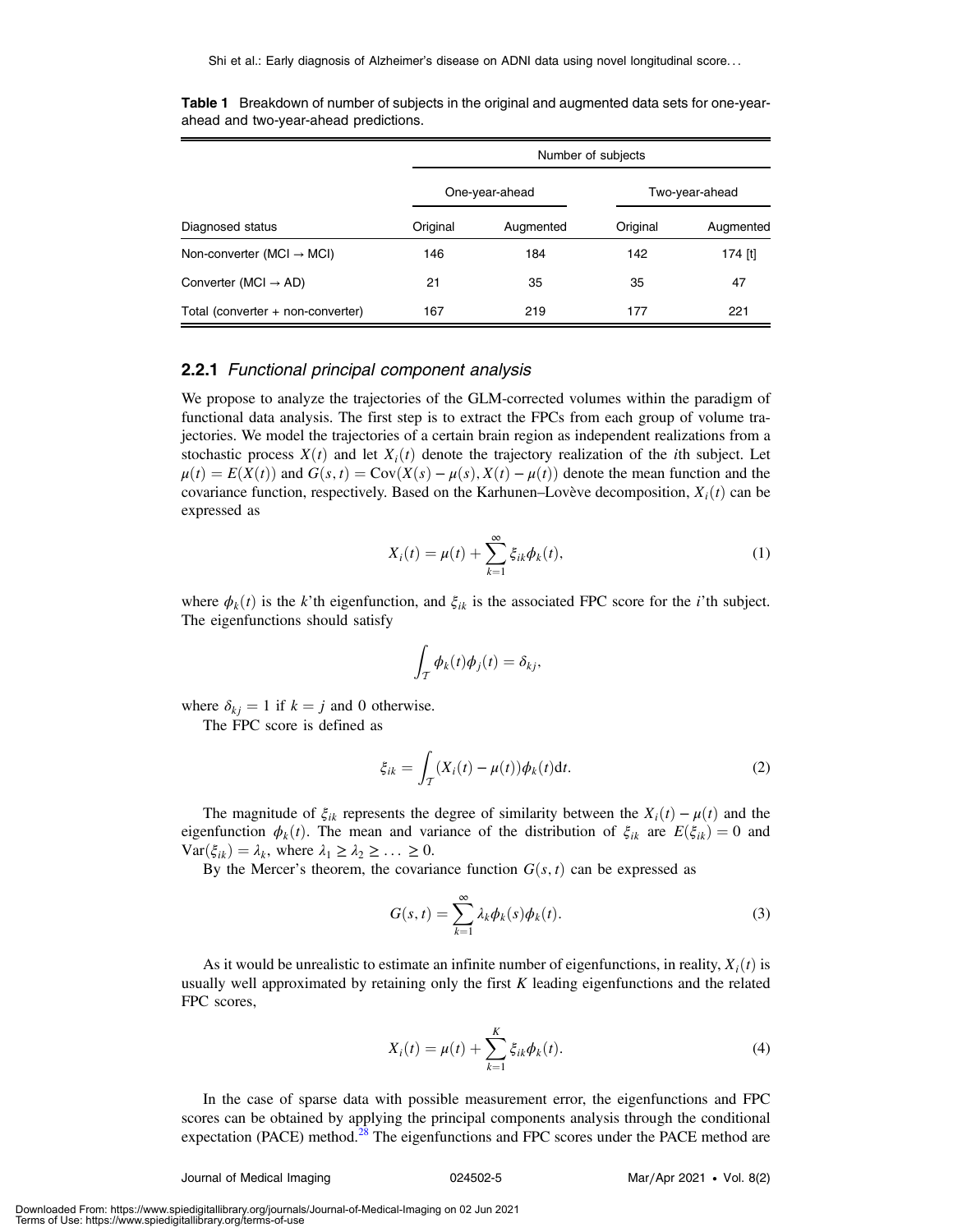computed as follows. The mean function  $\mu(t)$  is first estimated by pooling the data points from all the trajectories together and applying local linear smoothing; the covariance function  $G(s, t)$ is estimated by a two-dimensional kernel smoother. Let  $\hat{\mu}(t)$  and  $\hat{G}(s, t)$  denote the estimated mean trajectory and the estimated smoothed covariance surface. The eigenfunction  $\phi_k(t)$  satisfies the eigenequation

$$
\int_{\mathcal{T}} \hat{G}(s,t)\phi_k(s)ds = \lambda_k \phi_k(t),
$$
\n(5)

with the constraints  $\|\phi_k\|^2 = 1$  and  $\langle \phi_k, \phi_j \rangle = 1$  if  $k = j$ , and 0 otherwise. The solution to such an eigenequation  $\phi_k(t)$  can be found by applying spectral decomposition on the discretized covariance function  $\hat{G}(s, t)$ .

Let  $Y_{ii} = X_i(t_{ii}) + \epsilon_{ii}$  be the measurement at the j'th time point  $(j = 1, \ldots, n_i)$  of the i'th subject's curve, and  $\epsilon_{ij}$  is assumed to be a random error term following a normal distribution with mean 0 and variance  $\sigma^2$ . Let  $\hat{\phi}_{ik}$  and  $\hat{\mu}_i$  denote the vectors of values of  $\hat{\phi}_k(t)$  and  $\hat{\mu}(t)$ evaluated at time points  $t_{ij}$ , and let  $\tilde{G}_i$  denote the matrix of values of  $\hat{G}$ (s, t) evaluated at the two-dimensional grid consisting of  $t_{ii}$ .

The FPC score of the  $i'$ th subject and the  $k'$ th eigenfunction is computed from the conditional expectation

$$
\hat{\xi}_{ik} = \hat{\mathbf{E}}(\xi_{ik}|\mathbf{Y}_i) = \lambda_k \hat{\boldsymbol{\phi}}_{ik}^T \hat{\boldsymbol{\Sigma}}_{\mathbf{Y}_i}^{-1} (\mathbf{Y}_i - \hat{\boldsymbol{\mu}}_i),
$$

where  $\mathbf{Y}_i = (Y_{i1}, \dots, Y_{im_i})^T$ ,  $\hat{\Sigma}_{\mathbf{Y}_i} = \tilde{\mathbf{G}}_i + \hat{\sigma}^2 \mathbf{I}_{n_i}$ .

### 2.2.2 Feature selection and regularized-model-based analysis

The classic functional regression model aims at discovering the relationship between the functional data, i.e., the longitudinal trajectories, and a scalar response, i.e., the binary status of AD in our context. As the eigenfunctions are orthogonal to each other, the resultant product of the regression coefficient function and the longitudinal trajectory can be transformed and simplified as a linear combination of the FPC scores. Therefore, the FPC scores can be directly used as predictors in the usual framework of the generalized linear model.

<span id="page-5-0"></span>Let  $D_i$  denote the binary AD status of the *i*'th subject, and let  $\mathbb{Z}_i$  denote the vector of scalar predictors, for example,  $\mathbf{Z}_i$  may consist of a subject's age and sex in our context. The functional regression model is constructed as

$$
logit\{\Pr(D_i=1|X_i(t),Z_i)\} = \int_{\mathcal{T}} X_i(t)\beta(t)dt + \mathbf{Z}_i^{\mathsf{T}}\boldsymbol{\gamma},
$$
\n(6)

where  $\beta(t)$  is the function of the regression coefficient for the longitudinal trajectories and  $\gamma$  is the vector of coefficients for the scalar predictors.

By expanding on the basis of eigenfunctions  $\{\phi_k(t), k = 1, \ldots, K\}$ , the regression coefficient function  $\beta(t)$  can be expressed as

$$
\beta(t) = \sum_{k=1}^K c_k \phi_k(t),
$$

where  $c_k = \int_{\tau} \beta(t) \phi_k(t) dt$  is the basis coefficient and can be subsequently estimated from the generalized linear model. Therefore, we may rewrite Eq. ([6\)](#page-5-0) as

$$
logit\{\Pr(D_i=1|X_i(t),Z_i)\}=\sum_{k=1}^K c_k \xi_{ik}+\mathbf{Z}_i^{\mathsf{T}} \boldsymbol{\gamma}.
$$

We first estimate the FPC scores  $\xi_{ik}$  using the PACE method, and use the estimated FPC scores as the predictors in the generalized linear model.

Journal of Medical Imaging 024502-6 Mar∕Apr 2021 • Vol. 8(2)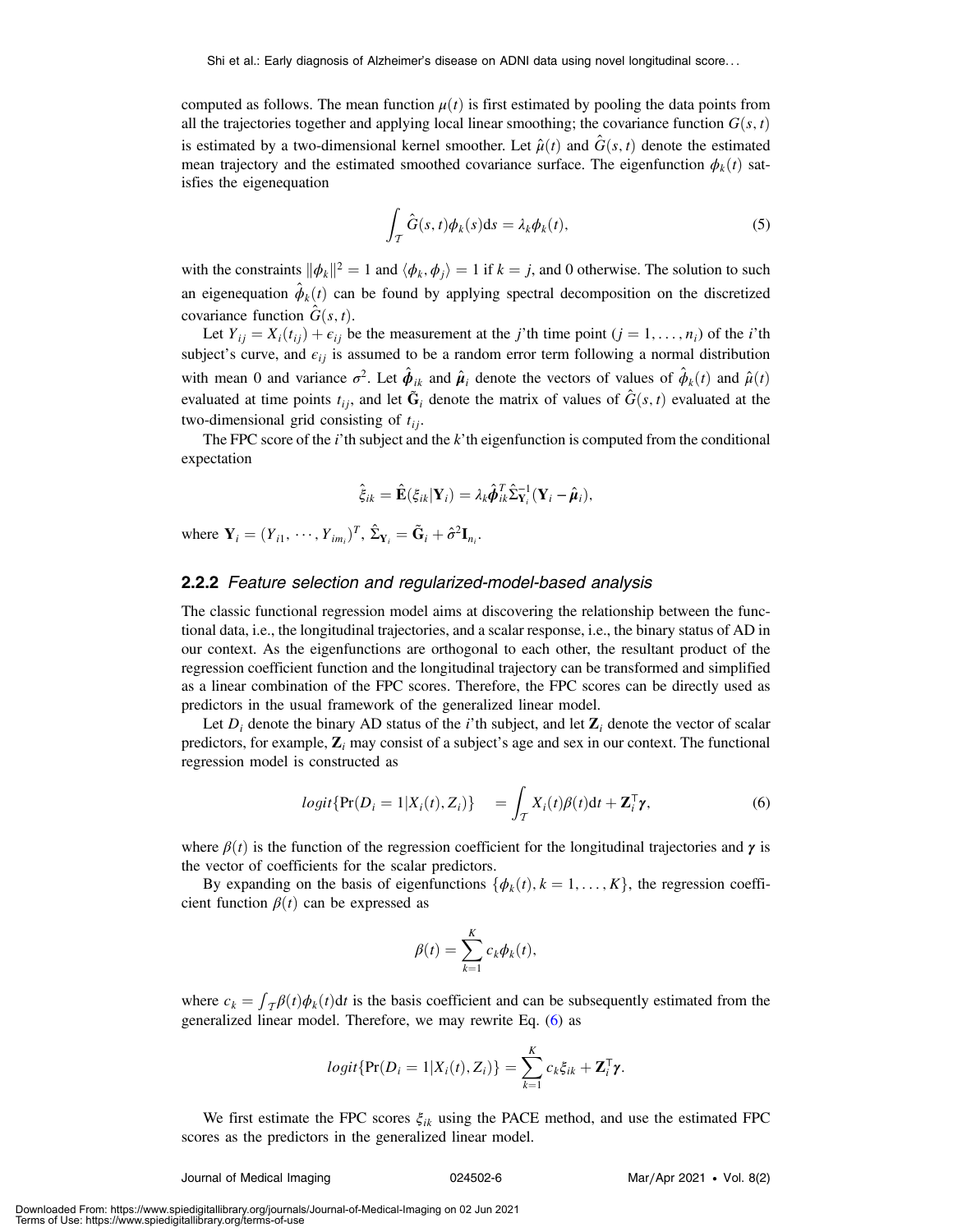Using the FPC scores as predictors, we are able to recover the relationship between the MCI/ AD conversion and the functional shapes of the longitudinal volumes change trajectories. Not all the predictors would be of statistical significance or predictive value. As a variable selection procedure, we apply the LASSO algorithm to identify the influential variables and thereby predict the MCI/AD conversion status in a more accurate fashion.

## 2.3 Longitudinal Disease Prediction and Cross-Validation

After calculating the FPC scores for each trajectory, we adopt a stratified five-fold crossvalidation approach to assess the prognostic accuracy of the functional regression model for classifying the patient into potential converter (MCI  $\rightarrow$  AD) and non-converter (MCI  $\rightarrow$  MCI). Specifically, in the proposed cross-validation approach, data are randomly partitioned into five folds and individuals are stratified, i.e., each partition is equally sized, and the ratio of the converter/non-converter is roughly the same across all the folds. Within the five-fold crossvalidation framework, the number of subjects in a training data set is roughly 175 and 177 for one-year-ahead and two-year-ahead prediction task, respectively. The number of subjects in the testing data set is 44. The analysis is repeated five times to obtain stable estimates of the prediction performance metrics. Among these five partitions, one partition is kept to be used separately for testing the model, and the rest of the partitions are used for training the model. The cross-validation process is repeated five times, with each partition used as the testing set. Because multiple augmented data record may originate from the same individual, data contamination may occur if these records appear both in the training and testing data set, leading to false-positive improvement in the prediction performance. To ensure the objectiveness of the cross-validation process, we avoid potential data contamination by enforcing the rule that augmented data points can only appear in the training set and an individual can appear either in the training set only or in the testing set only, but not both. We implement such a rule by partitioning the original subjects of the augmented data records into five groups and assigning the corresponding records to each cross-validation fold. The classification performance is assessed in terms of the area under the receiver operating characteristic curve (AUC).

FPC scores can be calculated from a reference group that consists of either the whole or a subset of the population. To better understand the effect of the choice of reference group on the accuracy of disease prediction, we perform six parallel experiments with different combinations of diagnosis groups to calculate the FPC scores for the training data in each fold of the crossvalidation. The choice of the reference group in the six experiments are: (1) CN only, (2) AD only, (3) MCI only, (4) CN + MCI, (5) AD + MCI, and (6) CN + MCI + AD. For each reference group, we fit an FPCA model to extract the first five FPCs of the volume trajectories of the five ROIs. The resultant FPCA models are used for computing the FPC scores of the subjects in the MCI group, which are used as the covariates in the functional regression model with LASSO.

Furthermore, we also compare the prediction accuracy of the same classifier with two types of input features: (1) the proposed longitudinal FPC score and (2) the single-timepoint structure volume. A common practice in single-timepoint-based prediction is to train the classifier using only the CN and AD group and then test on the MCI group so that the classifier learns from the two extreme sides of the disease spectrum (CN and AD) and then test on the more difficult cases in the MCI group.<sup>[3](#page-13-2),[6](#page-13-5),[8](#page-13-7)[,45](#page-14-17)</sup> For the purpose of a side-to-side comparison, we also choose the CN and AD groups for training with the longitudinal FPC score feature.

## 3 Results

#### 3.1 Longitudinal Structural Change along with Disease Progression

We first investigate the overall ROI volume change along time, both in terms of structural atrophy and ventricle expansion. We plot the mean trajectories of the converter and non-converter groups in Fig. [2.](#page-7-0) The average trajectories show both Atrophy (A-D) and ventricle expansion (E), although considerable variation exists in the longitudinal trajectories of the five brain regions, as shown in Fig. [2](#page-7-0). Interestingly, comparison between the mean longitudinal trend of the non-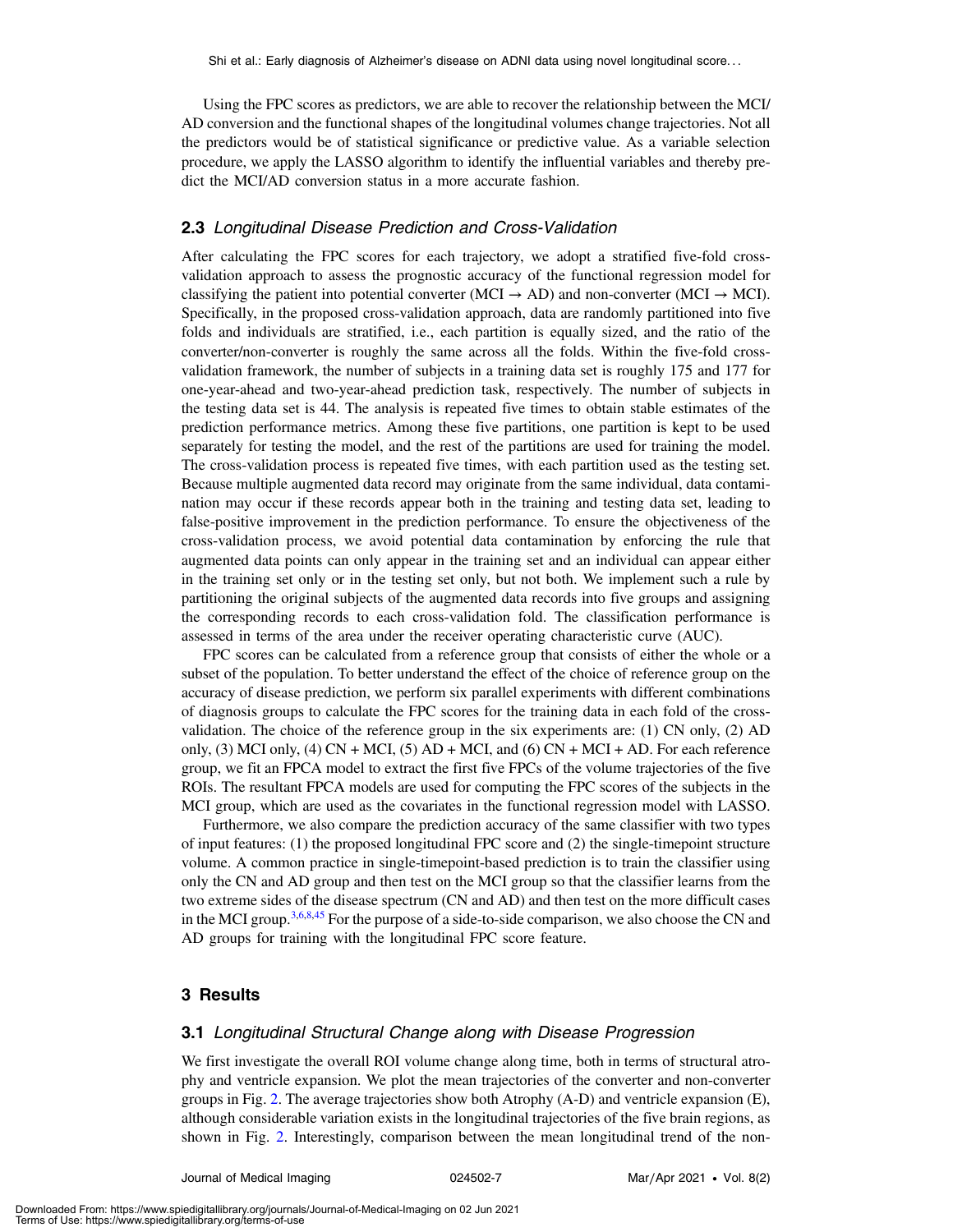<span id="page-7-0"></span>

Fig. 2 Mean curves of the GLM-corrected volumes of the five brain regions for AD (solid) and non-AD (dashed) subjects.

converter group (blue line, Fig. [2](#page-7-0)) with that of the converter group (red line, Fig. [2](#page-7-0)) reveals a trend of not only smaller atrophy but also at a relatively reduced atrophy rate in hippocampus, amygdala, entorhinal, and parahippocampus (A-D). Similarly, compared with the converter group, the ventricle expansion (E) is smaller and progresses with a reduced rate for the nonconverter group.

## 3.2 Longitudinal FPC Feature Extraction for Early AD Prediction

We apply the FPCA to the longitudinal trajectories of the GLM-corrected ROI volumes to further explore the in-depth information for the volume changes over time that are embedded in the disease progression trend. The PACE method is used to extract the functional principal com-ponents from the pool of longitudinal measurements in each group.<sup>[30](#page-14-5)</sup>

Figures [3](#page-8-0) exhibits the plots of the trajectories of the first three eigenfunctions (or FPCs) for the parahippocampal. A particular aspect of interest of the FPC curve is its sign, which indicates the direction of variation in the change of the trajectory along time. To be specific, the first FPC is constant above zero. It represents that the main source of variation among the parahippocampal comes from the weighted average of their volume trajectories. The second FPC crosses the  $x$  axis once: it is positive in [0, 15.5] and negative afterward, representing the change in the volume trajectory after the 15.5 month. Moreover, the magnitude of change after the 15.5 month appears to be larger, indicating a sharper shift in the volume curve. The third FPC crosses the  $x$  axis twice and is primarily positive in [2.9, 12.1] and negative in the other intervals, which can be interpreted as the difference in the volume trajectory during [2.9, 12.1] and the other time intervals. It should be noted that the estimation of the FPC near the boundary (around 24 months) could be subject to larger variances due to lesser data points on the time grid, and thus we are primarily focused on changes in the curve inside the boundary region. The FPCs of the other four ROIs show similar longitudinal patterns.

Table [2](#page-8-1) shows the proportions of variation among the population that are explained by the top five FPCs. For example, the first five FPCs of hippocampus volume trajectories explains 95.56%, 3.40%, 0.70%, 0.13%, and 0.11% of the total variation, respectively. The first FPC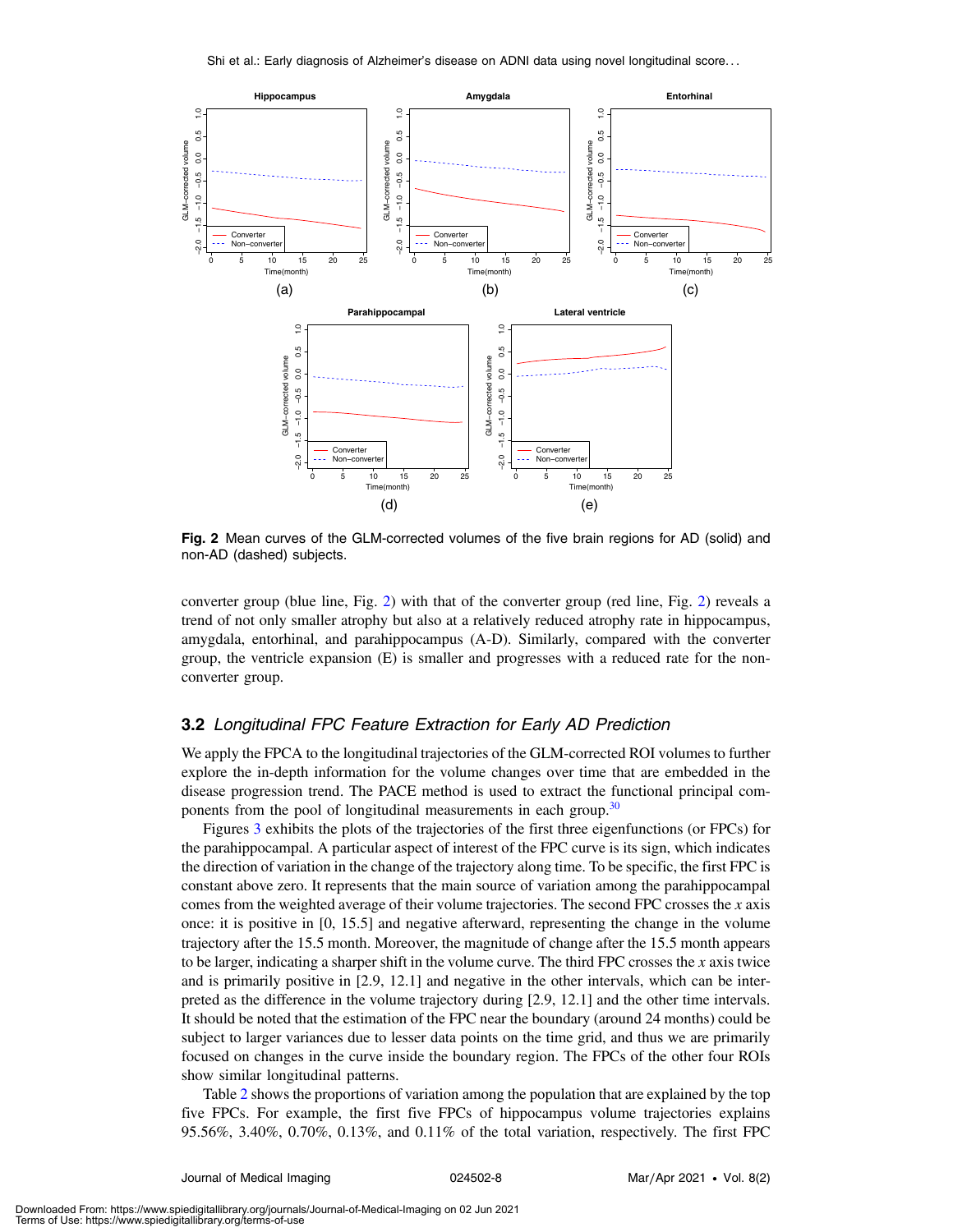<span id="page-8-0"></span>

Fig. 3 Breakdown of the first three FPCs (from left to right) of longitudinal trajectories of the GLMcorrected volumes of the parahippocampal.

<span id="page-8-1"></span>

| <b>Predictors</b> | FPC1  | FPC <sub>2</sub> | FPC3 | FPC4 | FPC <sub>5</sub> |
|-------------------|-------|------------------|------|------|------------------|
| Hippocampus       | 95.56 | 3.40             | 0.70 | 0.13 | 0.11             |
| Lateral ventricle | 95.82 | 2.96             | 0.71 | 0.28 | 0.12             |
| Amygdala          | 95.70 | 3.85             | 0.22 | 0.12 | 0.04             |
| Entorhinal        | 96.86 | 2.31             | 0.65 | 0.08 | 0.04             |
| Parahippocampal   | 95.74 | 3.83             | 0.21 | 0.10 | 0.06             |

Table 2 Proportion of variation (in percentages) explained by the top five FPCs.

captures more than 95% of the total variation of all the evaluated structures, with each following FPC capturing the largest proportion of the remaining total variation.

#### 3.3 Analysis of Feature Importance and Feature Selection

We utilize the extracted FPC scores of the longitudinal structural volume change as the features for predicting whether an MCI subject would develop AD (converter) at a later time point (either one year later or two years later). For each subject, a total of  $5 \times 5 = 25$  FPC scores (five structures for each subject, and the first five FPCs for each structure) are used as the covariates for the one-year-ahead and two-year-ahead AD prediction. As the number of predictors is relatively large, conventional GLM, e.g., logistic regression, would either fail to converge or provide estimates with high variances. Feature selection is imperative and we resort to the LASSO algorithm to find the FPC scores that have the most predictive value on distinguishing between the converter and the non-converter.

In the LASSO model, the identified influential FPC scores for the converter/non-converter classification are grouped according to the brain region they belong to and are shown in Fig. [4.](#page-9-0) The variable importance scores of FPCs from the same category are grouped and summed for comparison, and the scores are normalized to the range of 0 and 1. The FPC scores of the parahippocampal are identified as the most influential features, and their variable importances are significantly higher than those of the remaining regions.

## 3.4 Model Evaluation and Cross-Validation for AD Classification

In this section, results of model performance in terms of the predictive power of classifying the MCI-AD converter and MCI-MCI non-converter are presented. The AUC averaged across the five-folds cross-validation is used as the summary measure for the overall predictive power.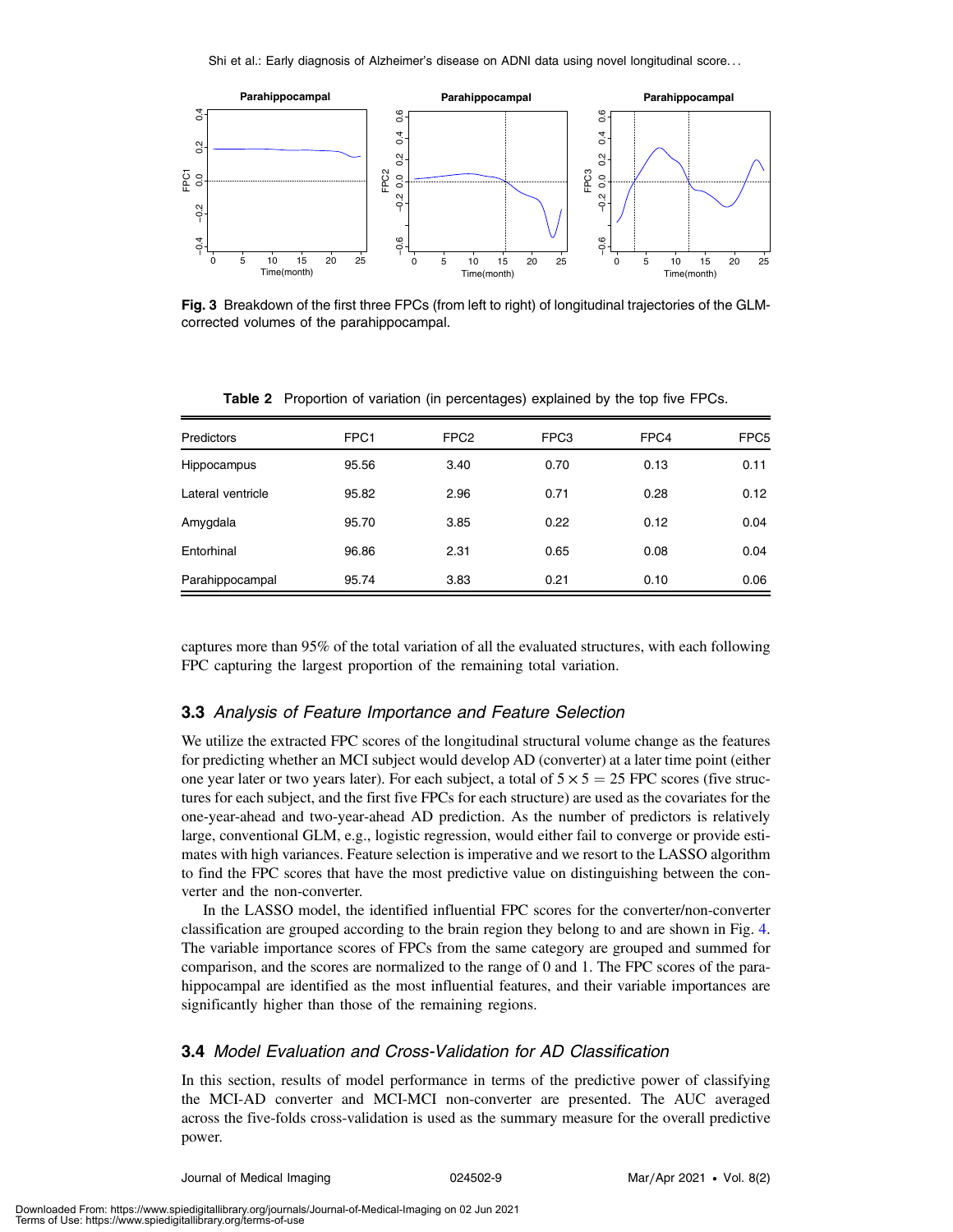<span id="page-9-0"></span>

Fig. 4 Variable importance of the FPC scores of the five brain regions and the scalor predictors (age and sex) under the LASSO model.

<span id="page-9-1"></span>

| <b>Table 3</b> Average classification performance on the testing set of MCI group for models using     |
|--------------------------------------------------------------------------------------------------------|
| different types of feature as predictor (first column) and different groups as source of feature (sec- |
| ond column). Paired t-test was conducted between each longitudinal FPC-based experiment to             |
| the baseline volume feature experiment. Multiple comparison was corrected with false discovery         |
| rate (FDR) set to 0.05.                                                                                |

|                  |                 | AUC (SD)           |                   |  |
|------------------|-----------------|--------------------|-------------------|--|
| Feature type     | Feature source  | 12 months          | 24 months         |  |
| Baseline volume  | $CN + AD$       | 0.732(0.140)       | 0.717(0.157)      |  |
| Longitudinal FPC | $CN + AD$       | $0.802(0.145)$ *** | 0.816(0.094)      |  |
| Longitudinal FPC | <b>CN</b>       | 0.726(0.173)       | 0.789(0.110)      |  |
| Longitudinal FPC | AD              | $0.819(0.127)$ *** | 0.800(0.100)      |  |
| Longitudinal FPC | <b>MCI</b>      | 0.740(0.059)       | 0.775(0.108)      |  |
| Longitudinal FPC | $CN + MCI$      | $0.790(0.128)$ **  | $0.774$ (0.138)** |  |
| Longitudinal FPC | $MCI + AD$      | $0.818(0.127)$ *** | 0.802(0.090)      |  |
| Longitudinal FPC | $CN + MCl + AD$ | $0.814(0.135)$ *** | 0.811(0.091)      |  |

\*FDR-corrected P-value <0.05

\*\*FDR-corrected P-value <0.01

\*\*\*FDR-corrected P-value <0.001.

Table [3](#page-9-1) shows the average AUC in the testing set for different models and predictors. We first compare the approaches using longitudinal FPCA against the one based on the baseline volume. The training data consist of the stable AD versus the stable CN subjects, which has been shown to improve the classification power compared with training using MCI subject only.<sup>[3,](#page-13-2)[6,](#page-13-5)[8,](#page-13-7)[45](#page-14-17)</sup> Table [3](#page-9-1) shows further improvement in classification accuracy when incorporating different reference groups to calculate the FPC scores. Three reference groups are considered: stable AD, stable CN, and MCI (converter and non-converter). To have a side-to-side comparison, we used the same folds of training/testing split across all the models using longitudinal FPC scores as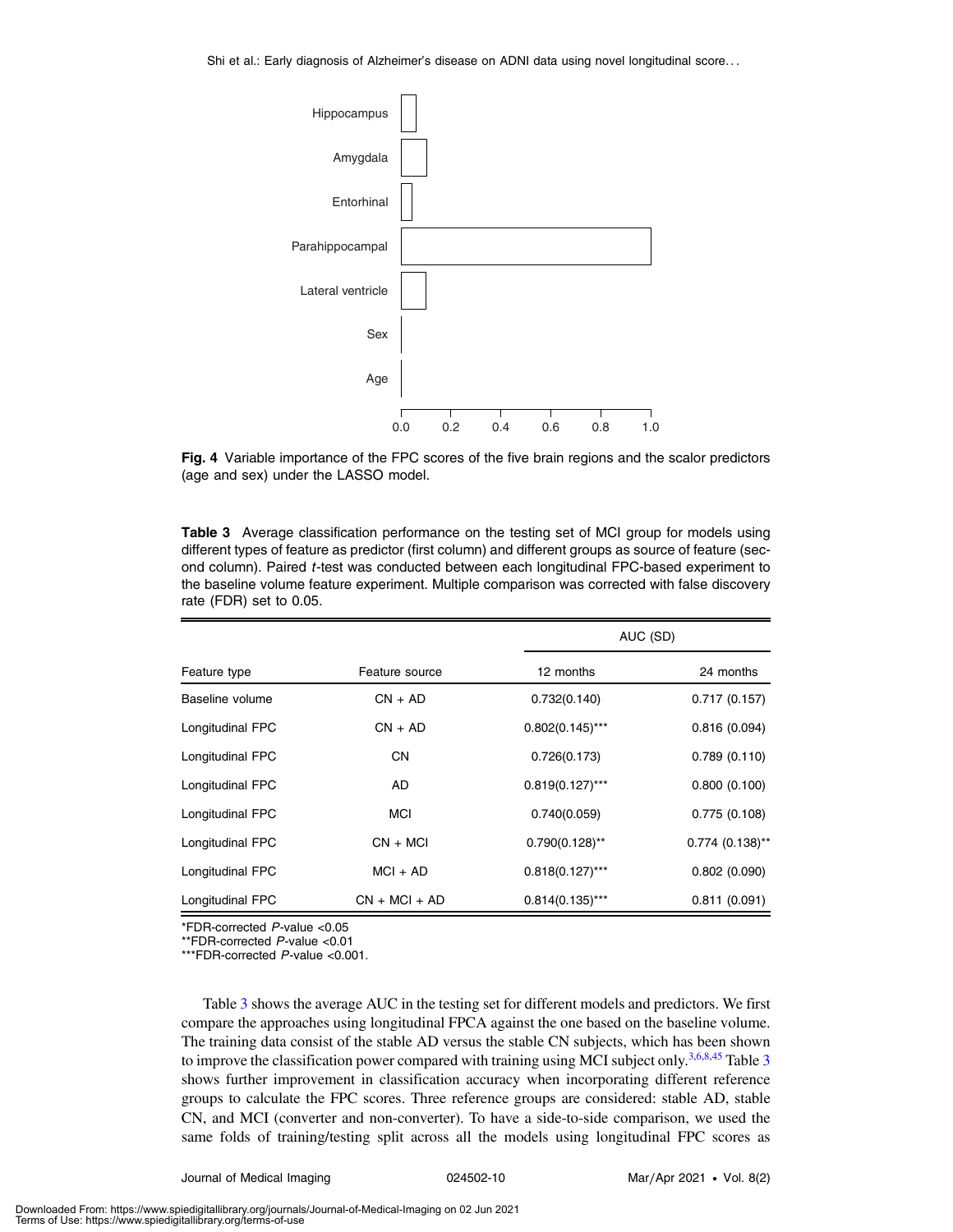features. When using the MCI group as the training set to derive the longitudinal FPC features, we include the longitudinal volume information from multiple timepoints and improve the predictive accuracy as indicated by an increase in the AUC. It is evident that the classifier trained with the FPC-based longitudinal features outperforms the single-timepoint volume features. Using the AD group to train the FPC model results in a significant improvement in the classification power compared with the model with CN- or MCI-based FPC features. Inclusion of the CN and MCI reference groups on top of the AD data leads to mild improvement. Moreover, it is observed that there is no evident difference between the predictive accuracies of the oneyear-ahead and two-year-ahead predictions.

# 4 Discussion and Conclusion

Dementia of the Alzheimer type is a prevalent disease worldwide with no definitive cure available yet, and it is therefore important to detect and predict the disease onset earlier to create enough time-windows, which are precious for disease intervention. Given the fact that the risk of disease onset increases with age, it would be beneficial to grasp subtle time-dependent changes in the brain structures within a short period of follow-up in the early stage of the disease before the symptoms manifest.

In this paper, we present a novel framework using the FPCA to extract features from MRIderived information collected from multiple timepoints. Our study shows promising results and demonstrates improved prediction power using FPC-derived longitudinal features compared to naive features based on single timepoint.

# 4.1 Importance of Incorporating Longitudinal Information for Early Disease Prediction

Longitudinal information is important for early prediction of potential future disease onset. However, most of the current literature in AD study only use the single timepoint cross-sectional data to build the classifier. It has been shown that incorporating longitudinal information can improve the classification power for determining disease progression or for identifying potential treatment effect.<sup>[46](#page-14-18)</sup> In this study, we showcase the application of extracting the longitudinal disease progress information (in terms of MCI-to-AD conversion) through the FPCA, and demonstrate improved classification performance over using the single-timepoint volume feature.

# 4.2 Advantage of FPCA over other Methods

Aimed at incorporating the trajectory information of the volume into the prediction of AD, we suggest a regularized function regression approach based on FPCA. The comparison results indicate that the proposed trajectory-based method leads to an increase in the predictive accuracy over the conventional single timepoint based models. The reason for such an improvement is as follows. As Eq. ([6\)](#page-5-0) suggests, the integral of the product between the trajectory value and the coefficient function is a versatile and comprehensive summary of the cumulative effect of the volume trajectory in distinguishing between the converter versus non-converter. The FPCA is able to extract the information from the longitudinal trend and has shown promising successful applications in many fields, including biomedical and clinical studies,  $47,48$  $47,48$  ecology,  $49$  psychol $ogy,$ <sup>[50](#page-15-1)</sup> and econometrics.<sup>[51](#page-15-2)</sup>

## 4.3 Choice of the Reference Group for FPC Score

In its essence, FPCA is a dimension reduction approach to project the longitudinal information of the data into a more representative low-dimensional coordinate system. Therefore, the choice of the reference group for constructing such a coordinate system, i.e., reference sample data, is crucial. In the results of our study, as shown in Table [3,](#page-9-1) choosing the MCI-only group as the reference group for FPCA results in the least discriminative features sets, compared to the CNonly and AD-only reference group. This can be explained by the fact that MCI group consists of

Journal of Medical Imaging 024502-11 Mar∕Apr 2021 • Vol. 8(2)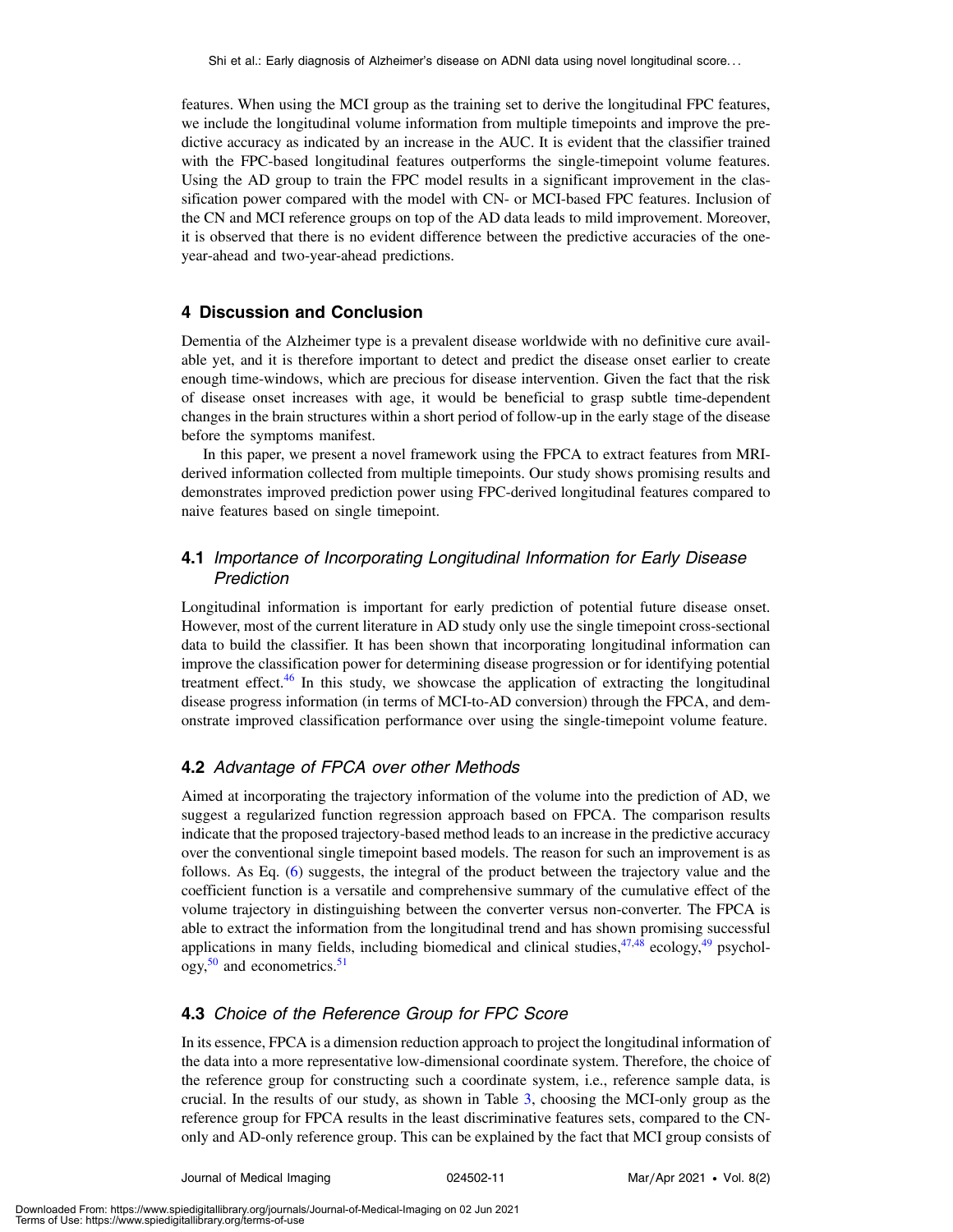subjects who are in between the healthy control and diseased population. Therefore, their coordinates in the projected FPC space would have less predictive variation than the ones in the projected FPC space based on CN and AD group's longitudinal trajectories. As a result, the coordinates in the projected FPC space based on the MCI group would be less discriminative, resulting in a sub-optimal classification result.

In comparison, choosing AD group as the reference sample to conduct the FPCA significantly improves the classification power for both the 12 months and 24 months predictive tasks, but interestingly, choosing the CN group as the reference sample shows similar classification results compared to the case where MCI-group is used as the reference sample. This observation may indicate more similarity of the MCI group to the CN group when comparing their longitudinal disease progression trend using FPCA. To sum up, the above observations indicate that the feature of longitudinal volume change demonstrated larger separation between the MCI group and the AD group compared to the features based on absolute structure volume. Such insights demonstrate the advantage of longitudinal-based analysis to achieve the task of distinguishing MCI subjects with AD patients. Furthermore, it would be interesting to further divide the MCI group into converter and non-converter, and to include the converter-MCI subjects as a separate reference group, as suggested by Popuri et al.<sup>[52](#page-15-3)</sup> It is possible to investigate whether such a stratified group definition would better reflect the more detailed difference in the longitudinal information within each diagnosis subgroup.

# 4.4 Difference between the Proportion of Total Variance and the Importance of Variable for Classification

Table [2](#page-8-1) shows the importance of FPC in terms of the proportion of the population's variation for each structural ROI biomarker that the corresponding FPC can capture. On the other hand, Fig. [4](#page-9-0) shows the importance of the features that can classify and explain the difference between the converter and the non-converter groups. It is worth noting that, although the first FPC (FPC1) always explains the largest proportion of populational variation for each feature (as shown in Table [2](#page-8-1)), they are not necessarily the most important features responsible for capturing the group difference for classification. Such a difference is indicative of the fact that the populational variation on that particular FPC may contain more intra-group variation than the inter-group variation.

## 4.5 Other Methods of Early Disease Prediction

Several previous studies have attempted to extract longitudinal disease trajectory for AD pre-diction. The temporal-image-registration between two or more time-points<sup>[16](#page-13-12)–[18](#page-13-14)</sup> are prone to registration error, require heavy computation, and are usually restrained the analysis within a single structure. The attempt to construct longitudinal features by simply combining all the coefficient at all the timepoints<sup>[15](#page-13-11)</sup> suffers from overfitting due to an overly large number of parameters. On the other hand, linear disease trajectory models<sup>[19](#page-13-15)–[23](#page-13-17)</sup> assume that the longitudinal structural change are linear, resulting in model under-fitting.

Comparatively, our method defines a fixed number of longitudinal features  $(= 5$  FPC scores per ROI), which captures the most significant five principal functional components of the longitudinal trajectories. Furthermore, comparing with our longitudinal feature selection method, Zhang and Shen<sup>[15](#page-13-11)</sup> used a feature weight vector with a group regularization constraint, and performed the linear feature selection based on the feature weights.

Recent studies have also explored the utility of deep neural networks to incorporate longitudinal information for improving early disease prediction of AD. Bhagwat et al.<sup>53</sup> proposed longitudinal siamese neural network with novel architectural modules for combining multimodal data from two timepoints to predict clinical scores. Recently, Cui and  $\text{Liu}^{54}$  $\text{Liu}^{54}$  $\text{Liu}^{54}$  adopted a recursive neural network to incorporate longitudinal information with cascaded three bi-directional gated recurrent unit, and combined it with the convolutional neural networks to improve the longitudinal disease prediction. It would be interesting to compare the statistically modeled longitudinal method and the deep-learning-based approach, and seek ways to combine the two.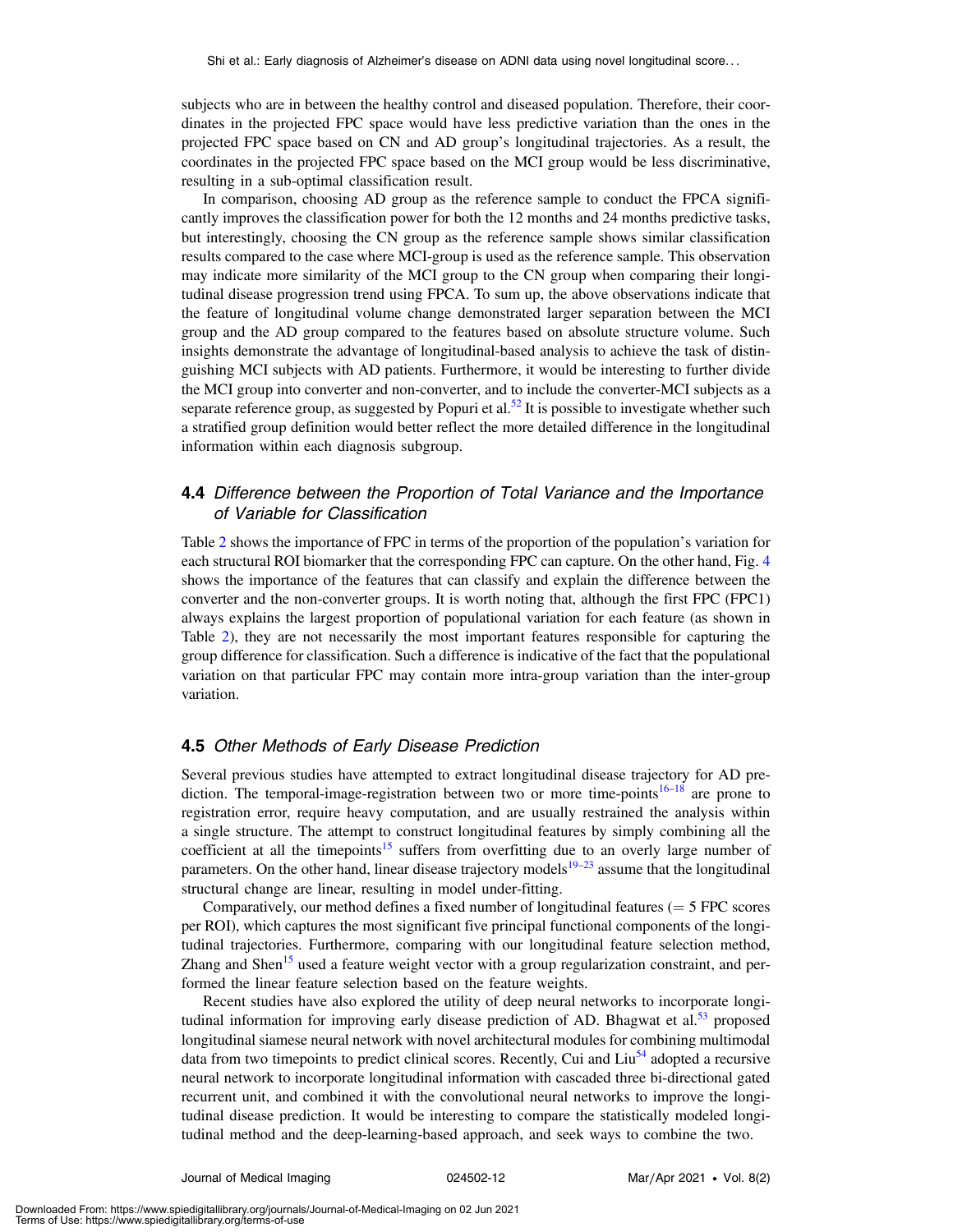## 4.6 Limitation of the Current Study

In this study, we investigate the improvement of FPCA by incorporating the longitudinal data from the first 24 months with a total of four timepoints (six months apart in the first three timepoints, and 12 month apart between the third and fourth timepoint) and demonstrate significant improvement in terms of disease prediction compared with the classification method that utilizes only the single-timepoint data. A natural extension of the current approach would be to investigate the effect of the number of follow-up timepoints incorporated on the classification performance of the FPCA model. The effect of different number of the follow-up timepoints from longitudinal data can be accessed in a step-wise fashion by gradually increasing the number of follow-up timepoints.

Furthermore, the FPCA is a statistical method that can capture the overall sample variations of the longitudinal trends in disease progression along multiple timepoints within the study period. In this study, our approach is to recover the FPC using a limited number of early timepoints to predict the probability of future disease onset through classification. Taking a step further, an alternative approach would be to directly predict the future measurement of the features, the structural volume in our case, as a surrogate representation of the longitudinal trend of disease progression. The FPCA in this case essentially serves as a statistically sound method for missing-data-recovery. In this setup, data across all the timepoints can be included, leading to the construction of a more comprehensive statistical model that takes a full representation of the whole data set.

Finally, the histopathological characterization of AD defined as the presence of the brain pathologies such as the beta-amyloid  $(A\beta)$  plaques, neurofibrillary tangles, and neuritic plaques. On the other hand, clinical AD is restricted to demented subject only, therefore doesn't include those patients with AD-related brain pathology but without clinical syndrome, the latter of which has been proposed to be categorized as preclinical AD or asymptomatic AD. In this study, we mainly focused on the clinically diagnosed AD, rather than the cases with asymptotic AD.

# **Disclosures**

There is no conflict of interest to declare from all authors.

# Acknowledgments

Funding for this research is gratefully acknowledged from National Science Engineering Research Council (NSERC), Canadian Institutes of Health Research (CIHR), Brain Canada Foundation, Pacific Alzheimer's Research Foundation, the Michael Smith Foundation for Health Research (MSFHR), Alzheimer Society Research Program from Alzheimer Society of Canada and Alzheimer Society of British Columbia, and the Canadian Institute on Aging. We thank Compute Canada for the computational infrastructure provided for the data processing in this study. Data collection and sharing for this project is funded by the Alzheimer's Disease Neuroimaging Initiative (ADNI) (National Institutes of Health Grant U01 AG024904) and DOD ADNI (Department of Defense award number W81XWH-12-2- 0012). ADNI is funded by the National Institute on Aging, the National Institute of Biomedical Imaging and Bioengineering, and through generous contributions from the following: AbbVie, Alzheimer's Association; Alzheimer's Drug Discovery Foundation; Araclon Biotech; BioClinica, Inc.; Biogen; Bristol-Myers Squibb Company; CereSpir, Inc.; Cogstate; Eisai Inc.; Elan Pharmaceuticals, Inc.; Eli Lilly and Company; EuroImmun; F. Hoffmann-La Roche Ltd and its affiliated company Genentech, Inc.; Fujirebio; GE Healthcare; IXICO Ltd.; Janssen Alzheimer Immunotherapy Research & Development, LLC.; Johnson & Johnson Pharmaceutical Research & Development LLC.; Lumosity; Lundbeck; Merck & Co., Inc.; Meso Scale Diagnostics, LLC.; NeuroRx Research; Neurotrack Technologies; Novartis Pharmaceuticals Corporation; Pfizer Inc.; Piramal Imaging; Servier; Takeda 31Pharmaceutical Company; and Transition Therapeutics. The Canadian Institutes of Health Research is providing funds to support ADNI clinical sites in Canada.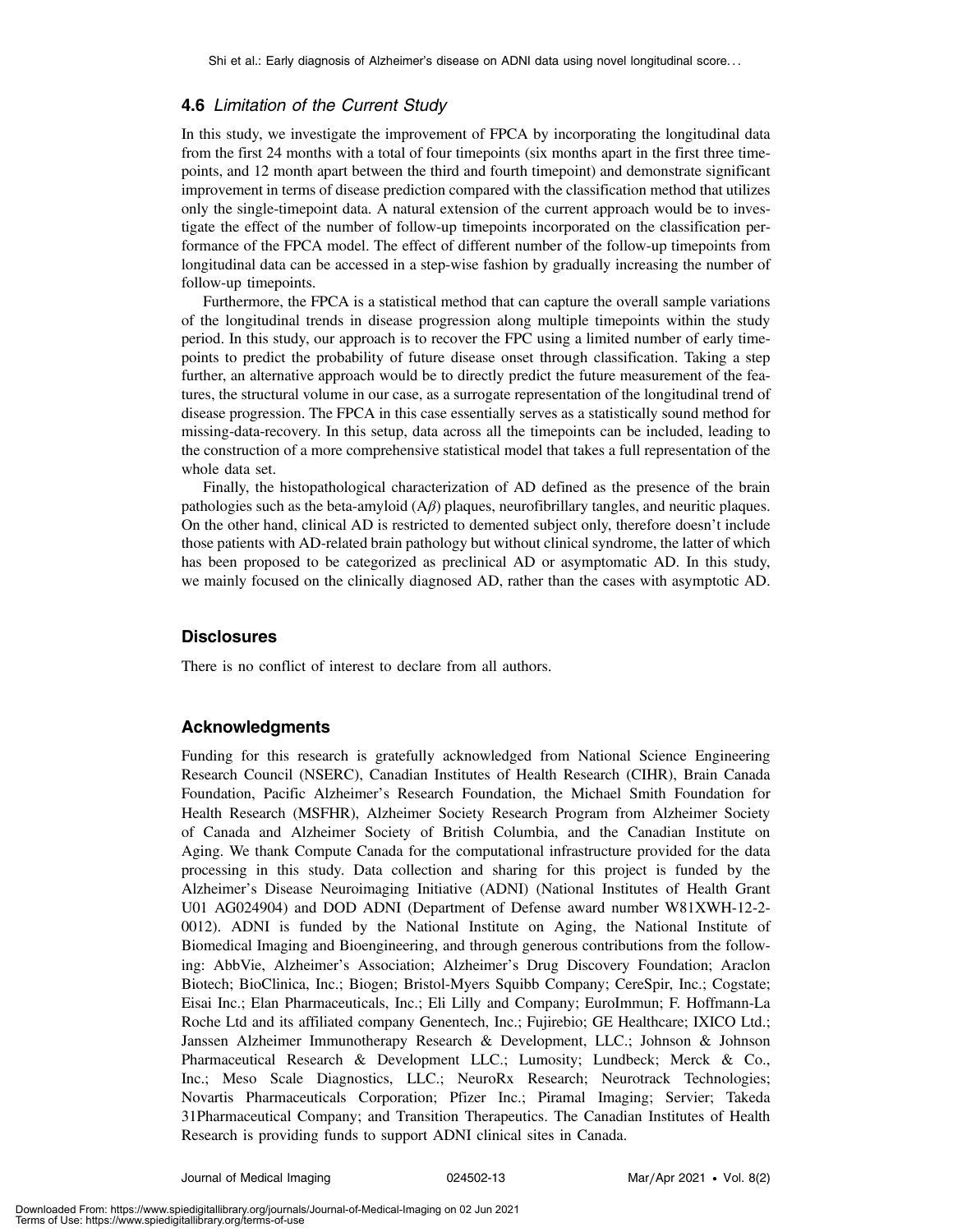Shi et al.: Early diagnosis of Alzheimer's disease on ADNI data using novel longitudinal score. . .

### References

- <span id="page-13-0"></span>1. K. A. Johnson et al., "Brain imaging in Alzheimer disease," [Cold Spring Harb. Perspect.](https://doi.org/10.1101/cshperspect.a006213) [Med.](https://doi.org/10.1101/cshperspect.a006213) 2(4), a006213 (2012).
- <span id="page-13-1"></span>2. J. Ye et al., "Sparse learning and stability selection for predicting MCI to AD conversion using baseline ADNI data," **BMC** Neurol. 12, 46 (2012).
- <span id="page-13-2"></span>3. A. Chincarini et al., "Automatic temporal lobe atrophy assessment in prodromal AD: data from the DESCRIPA study," Alzheimer'[s Dementia](https://doi.org/10.1016/j.jalz.2013.05.1774) 10(4), 456-467 (2014).
- <span id="page-13-3"></span>4. S. Elahi et al., "Corpus callosum atrophy rate in mild cognitive impairment and prodromal Alzheimer's disease," [J. Alzheimer](https://doi.org/10.3233/JAD-142631)'s Disease 45(3), 921-931 (2015).
- <span id="page-13-4"></span>5. W. Khan et al., "Automated hippocampal subfield measures as predictors of conversion from mild cognitive impairment to Alzheimer's disease in two independent cohorts," [Brain](https://doi.org/10.1007/s10548-014-0415-1) [Topogr.](https://doi.org/10.1007/s10548-014-0415-1) 28, 746–759 (2015).
- <span id="page-13-5"></span>6. L. Sorensen et al., "Early detection of Alzheimer's disease using MRI hippocampal texture," [Hum. Brain Mapp.](https://doi.org/10.1002/hbm.23091) 37(3), 1148–1161 (2016).
- <span id="page-13-6"></span>7. A. L. Jefferson et al., "Gray and white matter tissue contrast differentiates mild cognitive impairment converters from non-converters," [Brain Imaging Behav.](https://doi.org/10.1007/s11682-014-9291-2) 9, 141–148 (2015).
- <span id="page-13-7"></span>8. P. Coupé et al., "Detection of Alzheimer's disease signature in MR images seven years before conversion to dementia: toward an early individual prognosis," [Hum. Brain Mapp.](https://doi.org/10.1002/hbm.22926) 36(12), 4758–4770 (2015).
- <span id="page-13-8"></span>9. V. Karami, G. Nittari, and F. Amenta, "Neuroimaging computer-aided diagnosis systems for Alzheimer's disease," *[Int. J. Imaging Syst. Technol.](https://doi.org/10.1002/ima.22300)* **29**(1), 83–94 (2019).
- 10. K. Popuri et al., "Using machine learning to quantify structural MRI neurodegeneration patterns of Alzheimer's disease into dementia score: independent validation on 8,834 images from ADNI, AIBL, OASIS, and MIRIAD databases," [Hum. Brain Mapp.](https://doi.org/10.1002/hbm.25115) 41, 4127–4147 (2020).
- 11. D. Ma et al., "Differential diagnosis of frontotemporal dementia, Alzheimer's disease, and normal aging using a multi-scale multi-type feature generative adversarial deep neural network on structural magnetic resonance images," [Front. Neurosci.](https://doi.org/10.3389/fnins.2020.00853) 14, 853 (2020).
- 12. E. Yee et al., "Construction of MRI-based Alzheimer's disease score based on efficient 3D convolutional neural network—comprehensive validation on 7,209 multi-centre dataset," [J. Alzheimer](https://doi.org/10.3233/JAD-200830)'s Disease 79(1), 47–58 (2021).
- <span id="page-13-9"></span>13. D. Ma et al., "Blinded Clinical Evaluation for Dementia of Alzheimer's Type Classification Using FDG-PET: A Comparison Between Feature-Engineered and Non-Feature-Engineered Machine Learning Methods," *[J. Alzheimers Dis.](https://doi.org/10.3233/JAD-201591)* 80(2), 715–726 (2021).
- <span id="page-13-10"></span>14. C. Davatzikos et al., "Prediction of MCI to AD conversion, via MRI, CSF biomarkers, and pattern classification," *[Neurobiol. Aging](https://doi.org/10.1016/j.neurobiolaging.2010.05.023)* 32(12), 2322.e19–2322.e27 (2011).
- <span id="page-13-11"></span>15. D. Zhang and D. Shen, "Predicting future clinical changes of MCI patients using longi-tudinal and multimodal biomarkers," [PLoS One](https://doi.org/10.1371/journal.pone.0033182) 7, e33182 (2012).
- <span id="page-13-12"></span>16. J. B. Fiot et al., "Longitudinal deformation models, spatial regularizations and learning strat-egies to quantify Alzheimer's disease progression," [Neuroimage Clin.](https://doi.org/10.1016/j.nicl.2014.02.002) 4, 718-729 (2014).
- <span id="page-13-13"></span>17. M. Lorenzi et al., "Disentangling normal aging from Alzheimer's disease in structural mag-netic resonance images," [Neurobiol. Aging](https://doi.org/10.1016/j.neurobiolaging.2014.07.046) 36(Suppl. 1), S42–S52 (2015).
- <span id="page-13-14"></span>18. Z. Sun et al., "Detection of conversion from mild cognitive impairment to Alzheimer's disease using longitudinal brain MRI," [Front. Neuroinf.](https://doi.org/10.3389/fninf.2017.00016) 11, 16 (2017).
- <span id="page-13-15"></span>19. P. Schulam and S. Saria, "A framework for individualizing predictions of disease trajectories by exploiting multi-resolution structure," in Adv. Neural Inf. Process. Syst., pp. 748-756 (2015).
- 20. J. Futoma et al., "Predicting disease progression with a model for multivariate longitudinal clinical data," in Mach. Learn. Healthcare Conf., pp. 42–54 (2016).
- 21. D. G. Roche, V. Careau, and S. A. Binning, "Demystifying animal 'personality' (or not): why individual variation matters to experimental biologists," [J. Exp. Biol.](https://doi.org/10.1242/jeb.146712) 219, 3832–3843 (2016).
- <span id="page-13-16"></span>22. H. Lee et al., "Estimating and accounting for the effect of MRI scanner changes on longi-tudinal whole-brain volume change measurements," [NeuroImage](https://doi.org/10.1016/j.neuroimage.2018.09.062) 184, 555–565 (2019).
- <span id="page-13-17"></span>23. X. Hua et al., "Sex and age differences in atrophic rates: an ADNI study with  $n = 1368$  MRI scans," [Neurobiol. Aging](https://doi.org/10.1016/j.neurobiolaging.2010.04.033) 31(8), 1463-1480 (2010).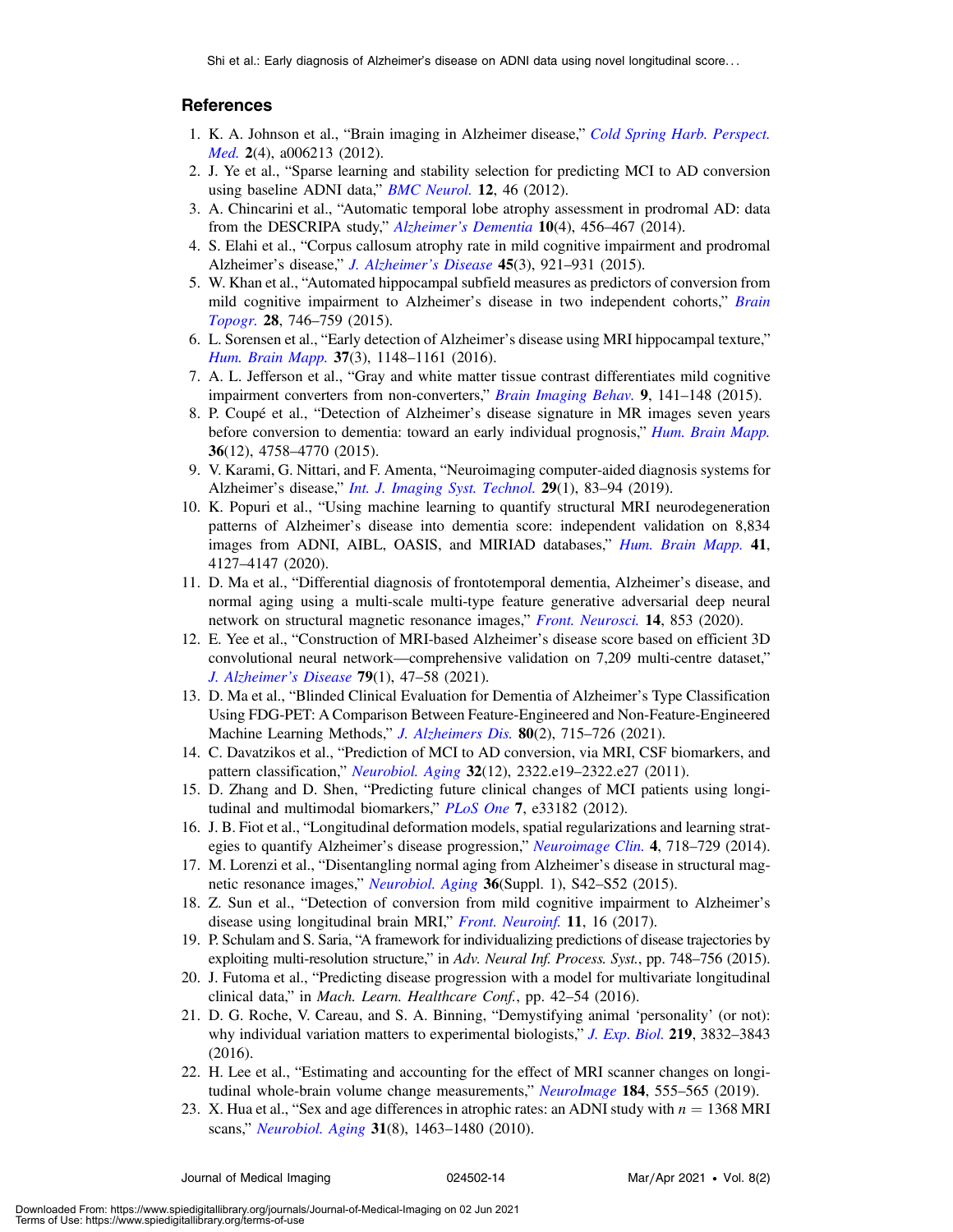- <span id="page-14-0"></span>24. Y. Nie, Y. Yang, and J. Cao, "Recovering the underlying trajectory from sparse and irregular longitudinal data," arXiv:1809.06462 (2018).
- <span id="page-14-1"></span>25. J. Dauxois, A. Pousse, and Y. Romain, "Asymptotic theory for the principal component analysis of a vector random function: Some applications to statistical inference," [J. Multivariate Anal.](https://doi.org/10.1016/0047-259X(82)90088-4) 12(1), 136–154 (1982).
- 26. J.-T. Zhang and J. Chen, "Statistical inferences for functional data," [Ann. Stat.](https://doi.org/10.1214/009053606000001505) 35, 1052– 1079 (2007).
- <span id="page-14-2"></span>27. M. Benko, W. Härdle, and A. Kneip, "Common functional principal components," [Ann.](https://doi.org/10.1214/07-AOS516) [Stat.](https://doi.org/10.1214/07-AOS516) 37, 1-34 (2009).
- <span id="page-14-3"></span>28. F. Yao, H.-G. Müller, and J.-L. Wang, "Functional data analysis for sparse longitudinal data," [J. Am. Stat. Assoc.](https://doi.org/10.1198/016214504000001745) 100(470), 577–590 (2005).
- <span id="page-14-4"></span>29. P. Hall, H.-G. Müller, and J.-L. Wang, "Properties of principal component methods for functional and longitudinal data analysis," [Ann. Stat.](https://doi.org/10.1214/009053606000000272) 34, 1493-1517 (2006).
- <span id="page-14-5"></span>30. F. Yao, H.-G. Müller, and J.-L. Wang, "Functional linear regression analysis for longitudinal data," [Ann. Stat.](https://doi.org/10.1214/009053605000000660) 33, 2873-2903 (2005).
- <span id="page-14-6"></span>31. J. Gertheiss et al., "Longitudinal scalar-on-functions regression with application to tractography data," *[Biostatistics](https://doi.org/10.1093/biostatistics/kxs051)* **14**(3), 447–461 (2013).
- <span id="page-14-8"></span><span id="page-14-7"></span>32. J. S. Morris, "Functional regression," [Annu. Rev. Stat. Appl.](https://doi.org/10.1146/annurev-statistics-010814-020413) 2(1), 321–359 (2015).
- 33. M. W. Weiner et al., "The Alzheimer's disease neuroimaging initiative: a review of papers published since its inception," Alzheimer'[s Dementia](https://doi.org/10.1016/j.jalz.2013.05.1769) 9(5), e111-e194 (2013).
- <span id="page-14-9"></span>34. C. R. Jack et al., "The Alzheimer's disease neuroimaging initiative (ADNI): MRI methods," [J. Magn. Reson. Imaging](https://doi.org/10.1002/jmri.21049) 27(4), 685–691 (2008).
- 35. S. G. Mueller et al., "Ways toward an early diagnosis in Alzheimer's disease: the Alzheimer's disease neuroimaging initiative (ADNI)," Alzheimer'[s Dementia](https://doi.org/10.1016/j.jalz.2005.06.003) 1, 55–66 (2005).
- 36. S. G. Mueller et al., "The Alzheimer's disease neuroimaging initiative," [Neuroimaging Clin.](https://doi.org/10.1016/j.nic.2005.09.008) 15(4), 869–877 (2005).
- <span id="page-14-10"></span>37. N. Chow et al., "Comparing 3T and 1.5T MRI for mapping hippocampal atrophy in the Alzheimer's disease neuroimaging initiative," [Am. J. Neuroradiol.](https://doi.org/10.3174/ajnr.A4228) 36(4), 653–660 (2015).
- <span id="page-14-11"></span>38. R. S. Desikan et al., "An automated labeling system for subdividing the human cerebral cortex on MRI scans into gyral based regions of interest," [NeuroImage](https://doi.org/10.1016/j.neuroimage.2006.01.021) 31(3), 968–980 (2006).
- <span id="page-14-12"></span>39. B. Fischl et al., "Whole brain segmentation: automated labeling of neuroanatomical structures in the human brain," *[Neuron](https://doi.org/10.1016/S0896-6273(02)00569-X)* 33, 341–355 (2002).
- <span id="page-14-13"></span>40. B. Fischl, "Automatically parcellating the human cerebral cortex," [Cereb. Cortex](https://doi.org/10.1093/cercor/bhg087) 14, 11–22 (2004).
- <span id="page-14-14"></span>41. D. Ma et al., "Quantitative assessment of field strength, total intracranial volume, sex, and age effects on the goodness of harmonization for volumetric analysis on the ADNI database," Hum. Brain Mapp. 40(5), 1507–1527 (2018).
- <span id="page-14-15"></span>42. L. E. Collij et al., "Application of machine learning to arterial spin labeling in mild cognitive impairment and Alzheimer disease," [Radiology](https://doi.org/10.1148/radiol.2016152703) 281(3), 865-875 (2016).
- 43. P. C. O'Brien and P. J. Dyck, "Procedures for setting normal values," [Neurology](https://doi.org/10.1212/WNL.45.1.17) 45(1), 17–23 (1995).
- <span id="page-14-16"></span>44. R. La Joie et al., "Region-specific hierarchy between atrophy, hypometabolism, and -amyloid (A) load in Alzheimer's disease dementia," [J. Neurosci.](https://doi.org/10.1523/JNEUROSCI.2170-12.2012) 32(46), 16265–16273 (2012).
- <span id="page-14-17"></span>45. J. Young et al., "Accurate multimodal probabilistic prediction of conversion to Alzheimer's disease in patients with mild cognitive impairment," [Neuroimage Clin.](https://doi.org/10.1016/j.nicl.2013.05.004) 2, 735–745 (2013).
- <span id="page-14-18"></span>46. D. Ma et al., "Study the longitudinal in vivo and cross-sectional ex vivo brain volume difference for disease progression and treatment effect on mouse model of tauopathy using automated MRI structural parcellation," [Front. Neurosci.](https://doi.org/10.3389/fnins.2019.00011) 13, 11 (2019).
- <span id="page-14-19"></span>47. J. J. Dong et al., "Functional principal component analysis of glomerular filtration rate curves after kidney transplant," [Stat. Methods Med. Res.](https://doi.org/10.1177/0962280217712088) 27(12), 3785–3796 (2018).
- <span id="page-14-20"></span>48. C. X. Feng, J. Cao, and L. Bendell, "Exploring spatial and temporal variations of cadmium concentrations in pacific oysters from British Columbia," [Biometrics](https://doi.org/10.1111/j.1541-0420.2010.01534.x) 67(3), 1142–1152 (2011).